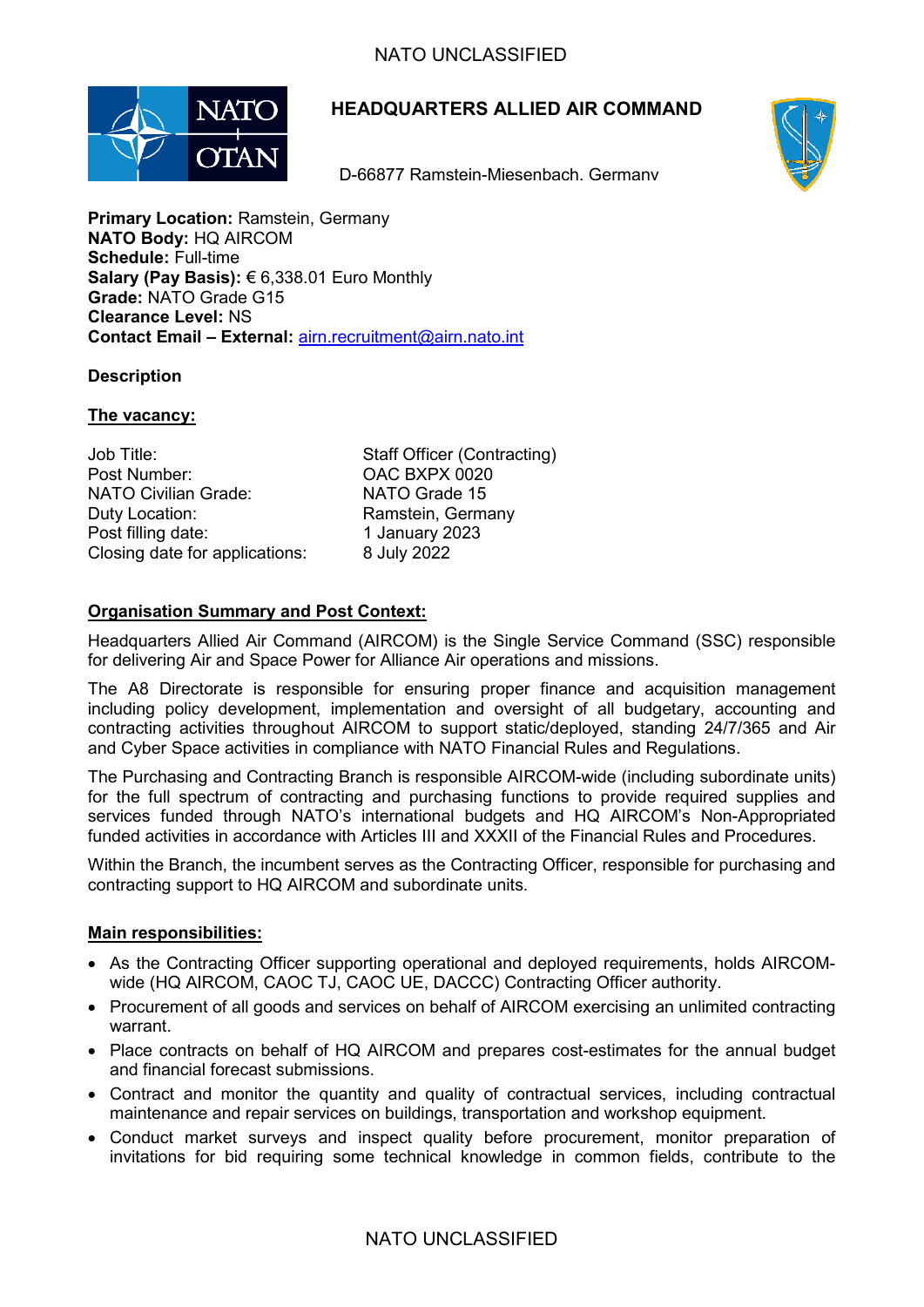# NATO UNCLASSIFIED

development of technical specifications and contracts for procurement actions, coordinate bidding activities, negotiate and award contracts on behalf of AIRCOM, and negotiate settlement of contractual disputes.

- Promote Allied Command Operations (ACO) consolidated/combined procurement programmes and bidding tools.
- Under Branch Head direction, maintain AIRCOM-wide coordination with all HQ Branches and contract sources.
- Monitor and co-ordinate branch activities including the day-to-day business/management of workload.
- Co-ordinate construction, modification and maintenance projects with civilian firms and military and governmental construction agencies.
- Participate in operational planning, develop contracting annexes to operational plans, and provide direct support to multinational logistics activities.
- Create and update procedures, policies and acquisition strategies in accordance with procurement directives ensuring timely and satisfactory service to HQ AIRCOM.
- Devise improvement and cost saving methods for procurement and personnel utilization.
- Coordinates with the legal office on all assessments and interpretation of laws pertaining to contractual activities and negotiates settlement of disputes.
- Monitors and supervises the performance of Ordering Officers under certain Contract Purchase Agreements.
- As directed by the Branch Head undertakes work as part of a project team or working group as directed or assigned.
- Maintain contracting records including all documentation related to procurement transactions regarded as essential for audit, arbitration, and reports to the Budget Committee.
- Coordinates custom clearances and administers Value Added Tax (VAT) exemption forms.
- Make commitment decisions within procurement function, coordinating within the HQ and with Contracting and Procurement functions in lateral, subordinate and superior HQs.
- On the basis of the warrant covering responsibilities and any limitation on the scope of authority to be exercised, this post requires the incumbent to be suitably qualified to be appointed with a unlimited warrant in order to exercise the legal authority authorised by AIRCOM.
- In accordance with NATO Financial Rules and Procedures Article XXXII will exercise decision authority and award all purchases under the simplified procurement procedures within the financial limits established by the Budget Committee. Is the Credit Card and Purchase Card Coordinator for HQ AIRCOM.

# **Qualifications**

- University Degree in supply chain management, commercial and mercantile law, logistics, inventory management, procurement or related discipline and 2 years function related experience, or Higher Secondary education and completed advanced vocational training in that discipline leading to a professional qualification or professional accreditation with 4 years post related experience is required. An advanced University degree or post graduate diploma in management information systems, accounting, economics, finance, business administration, management, or related field is an asset.
- Extensive knowledge of procurement procedures and of German/international contract and business law is required.
- Minimum of five years' experience in the business or finance field, including at least 3 years' experience in procurement/contracting function are desirable.
- Membership on a recognized professional body/institution and/or Professional certification in accounting, purchasing and/or contracting are desirable.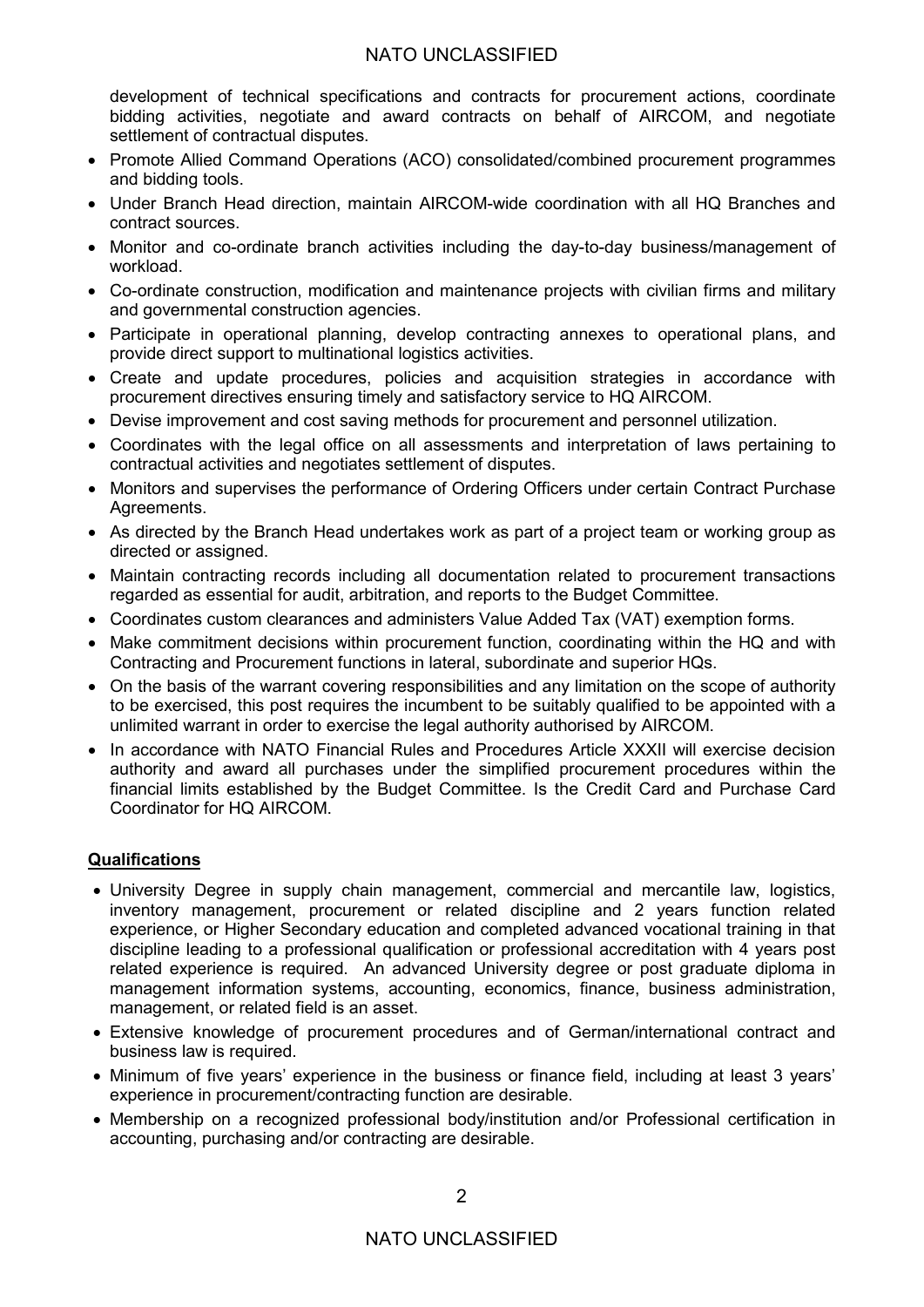# NATO UNCLASSIFIED

- Formal training or experience in automated financial management systems, purchasing application software, as well as the set-up, procedures and reporting of ORACLE Financials is desirable.
- Experience in contracting for military or international organisations is desirable.
- Experience in contingency contracting is desirable.
- Experience with use of e-commerce tools is desirable.
- Experience in processing complex, urgent and sensitive requisitions (requirements and costs) for a wide variety of goods, services and engineering works coupled with demonstrated ability to negotiate, execute competitive bidding procedures, award and administer contracts, and effectively prosecute contractor claims and related disputes is desirable.
- Experience in translating complex, urgent and sensitive technical or operational requirements into commercially adequate invitations for bids is desirable.
- Experience in executing the full cycle of procurement activities, i.e., from conducting market surveys, devising acquisition strategies, issuing solicitations, and evaluating proposals to awarding, administering and closing out contracts is desirable.
- Experience in NATO organisations and/or knowledge of NATO procurement directives is desirable.
- Successful completion of NATO Host Nation Support Course, ACO Contingency Course, and Resource Management Education Programme (RMEP) are desirable.

**Language skills:** NATO Standard Proficiency (Listening, Speaking, Reading and Writing) English 3333 is required; 4444 is preferred. German language is required, 4444 is preferred. French 2222 in French language is an asset.

NOTE: The work both oral and written in this post and in this Headquarters as a whole is conducted mainly in English.

## **Personal Attributes and Competencies**

Personal Attributes: Ensures all procurements are made as the result of fair competitive bidding and employs good business practice. Must be a self starter, mature, an experienced leader who is able to anticipate problems that are either without precedent or outside directives. Creative thinking and sound judgement are required. Demonstrates initiative, leadership and the ability to prioritise their own workload and the workload of the branch in order to meet the objectives. Should possess courtesy, tact, diplomacy, flexibility, mental alertness, good negotiating skills and servicemindedness in dealing with customers, contractors and government agencies. Will generally work unsupervised, with some guidance available from superiors and from written NATO instructions. Desirable attributes are the capacity to work well under pressure as well as a good retentive memory. Must possess the character, ethics and sound business judgement appropriate for working in a Purchasing and Contracting Office and be eligible to be appointed a Contracting Officer, with an unlimited warrant, in accordance with higher HQ Directives.

Managerial Responsibilities: Supervises two personnel 1×B5/G12; 1×B4/G10. Deputises for the Chief Purchasing and Contracting in their absence. Monitors and supervises the performance of Ordering Officers, delegated procurement authority under certain Contract Purchase Agreements. Originates and creates new procedures in order to facilitate and streamline the day-to-day administration requirements within the Purchasing and Contracting Branch. May act infrequently as FINCON/ACOS A8 in their absence. Directs and supervises the work priorities and provides guidance on the HQ AIRCOM-wide purchasing and contracting activities. Dependent on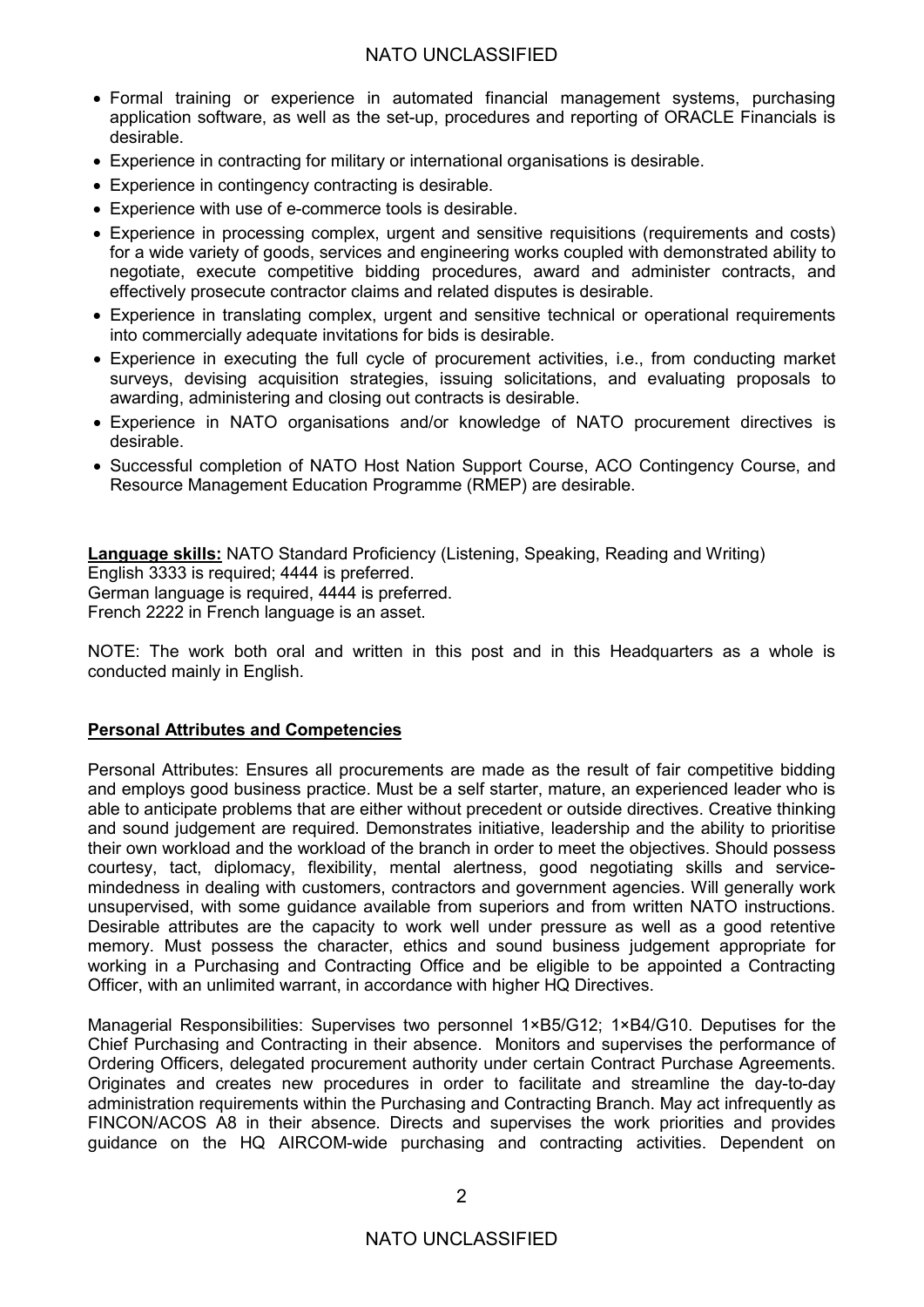requirements may be required to direct and supervise the work priorities of an adhoc or permanent team within the functional area.

Professional Contacts: Liaises with subordinate, supervisory and key officials of HQ AIRCOM and its sub agencies/units, up to and including the general officer level. Executes duties and functions requiring frequent internal and external high-level contacts including coordination and negotiations with senior civilian and military host nation authorities. Contacts NATO bodies, external military and civilian authorities, requires sensitivity, tact and persuasion. Manages procurement actions between contractors and users/requesters.

#### **Contribution to the Objective:**

The Contracting Officer is responsible for contracts and procurement actions taken by the HQ AIRCOM including CAOC Uedem, CAOC Torrejon and the DACCC Poggio Renatico. The successful accomplishment of the contractual support is considered a vital contribution to the successful achievement of objectives, credibility and the smooth daily operations of the Headquarters and subordinate activities. The incumbent ensures that the highest quality of service is provided to the customers. It is the incumbent's responsibility that funds are spent in the most effective way and therefore in the best interest of the HQ AIRCOM and in accordance with the respective Directives. Provides approval of contracts leading to legal liabilities against the Headquarters and NATO. Educates and supervises buyers and ordering officers in the proper use of contractual and financial rules. Contributes to mission objectives by establishing and improving the procurement procedures. The Purchasing and Contracting Branch provides as well direct support to various peacetime and deployed Headquarters activities, Exercises and PWP activities conducted as well out of country. The professionalism of the incumbent has a substantial impact on the overall operational and maintenance costs of the HQ AIRCOM and subordinate units. Failure to fully achieve success in all aspects of this effort would have a negative effect on the achievement of the Commander's plans, policies, and objectives in all functional elements of the Headquarters.

This post reports to OAC BXPX 0010 - Branch Head (Purchasing and Contracting) - OF-4

## **Special Requirements**

The employee may be required to perform a similar range of duties elsewhere within the organisation at the same grade without there being any change to the contract.

The incumbent may be required to undertake deployments in support of military operations and exercises, and/or TDY assignments, both within and without NATO boundaries. Such operational deployment may exceed 30 days duration up to 183 days in any period of 547 days, and may be on short notice. For NATO International Civilian Staff, acceptance of an employment contract linked to this post constitutes agreement to deploy in excess of 30 days if required.

The incumbent may be directed to undertake operational duties supporting AIRCOM in its Air Power projection role, and when HQ AIRCOM executes its role as the NCS JFAC. When COM AIRCOM so directs, personnel will be assigned to a JFAC CE position to support operational tasks within the JFAC structure; this will require that the individual undergoes appropriate training and preparation. The expected deployment location will be HQ AIRCOM at Ramstein Air Base. Personnel may be directed to support activities in the framework of delivering Air Power for the Alliance. All additional operational duties take precedence over peacetime tasks, involve regular/frequent operational training, and may lead to operational deployments or TDY assignments within and beyond NATO boundaries.